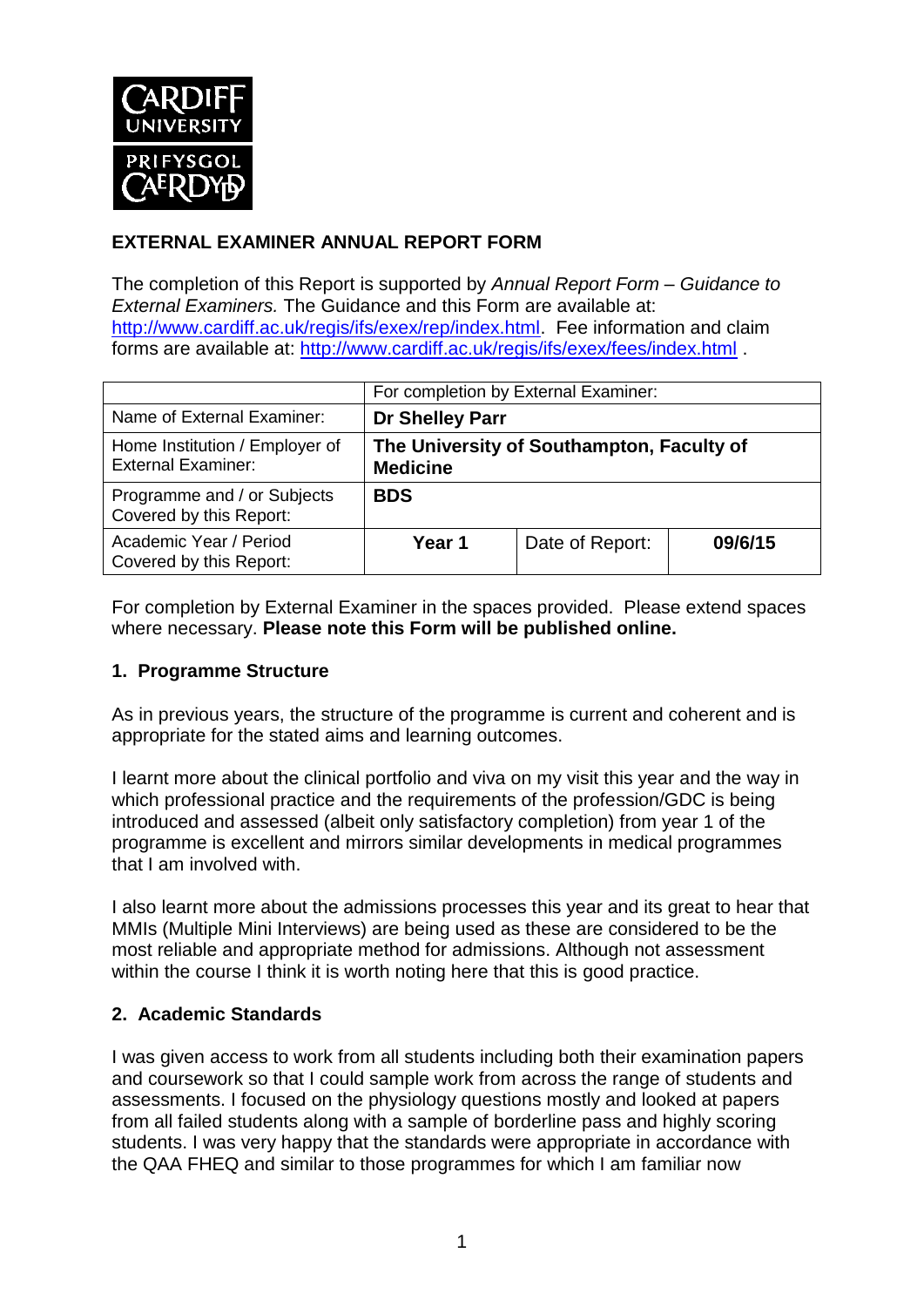(medical programmes) and those that I have been familiar with in the past (dental programmes).

The only information that was not provided that would have been helpful was a copy of the model answers for ICAs.

I was invited to attend the student presentations, but I was unable to attend on the date that it took place this year.

#### **3. The Assessment Process**

The assessment is very thorough and rigorous, and appropriate in line with learning outcomes of the programme and University Policies.

As noted previously there are a large number of assessments for the students but the programme leader and my fellow external examiner who has met with students confirms that the students like having regular assessments and it is not overly burdensome, rather a regular opportunity for feedback. All assessments are clearly timetabled in the assessment blueprint along with dates by which feedback will be received. For each piece of work students are offered the opportunity to come to a group feedback briefing session. This is really good practice and excellent for it to be part of all assessment elements.

A new type of coursework assessment was used this year - a leaflet accompanied by a reflection. I have not seen an assessment of this combination before was very impressed and felt it was a good addition to the coursework.

The essays within the examinations rarely score in excess of 80%. I would recommend that markers are reminded to use the full range or marks and the assessment criteria are reviewed to consider whether the requirements for 80+ are realistic given the examination conditions and type of questions set.

I gather from the programme leader that the University policy requests that the calculation of assessment marks should be done using the university student record system (SIMS) but that the system is currently unable to make calculations that are accurate in relation to the published contributions of each assessment element that have been approved by the GDC in their recent visit. I would therefore support the programme in their view that until the student record system is able to make accurate calculations that these should be done outwith the university system to ensure their accuracy and only final marks inputted into the student record system. This is not a problem unique to Cardiff University as we have similar difficulties in my own institution, and despite continuous efforts and consultation by central provision to meet all the needs of the different faculties/programmes, it is likely to remain an issue for programmes such as Medicine and Dentistry as the requirements of the GMC and GDC for assessments in terms of reliability calculations, standard setting etc. seem to develop faster than the institutional student record systems.

## **4. Year-on-Year Comments**

The standard of assessment processes was very high as in previous years and the team are very clearly well organised and very much on top of the programme. I did not raise any issues in my report last year, but each year when I visit I ask lots of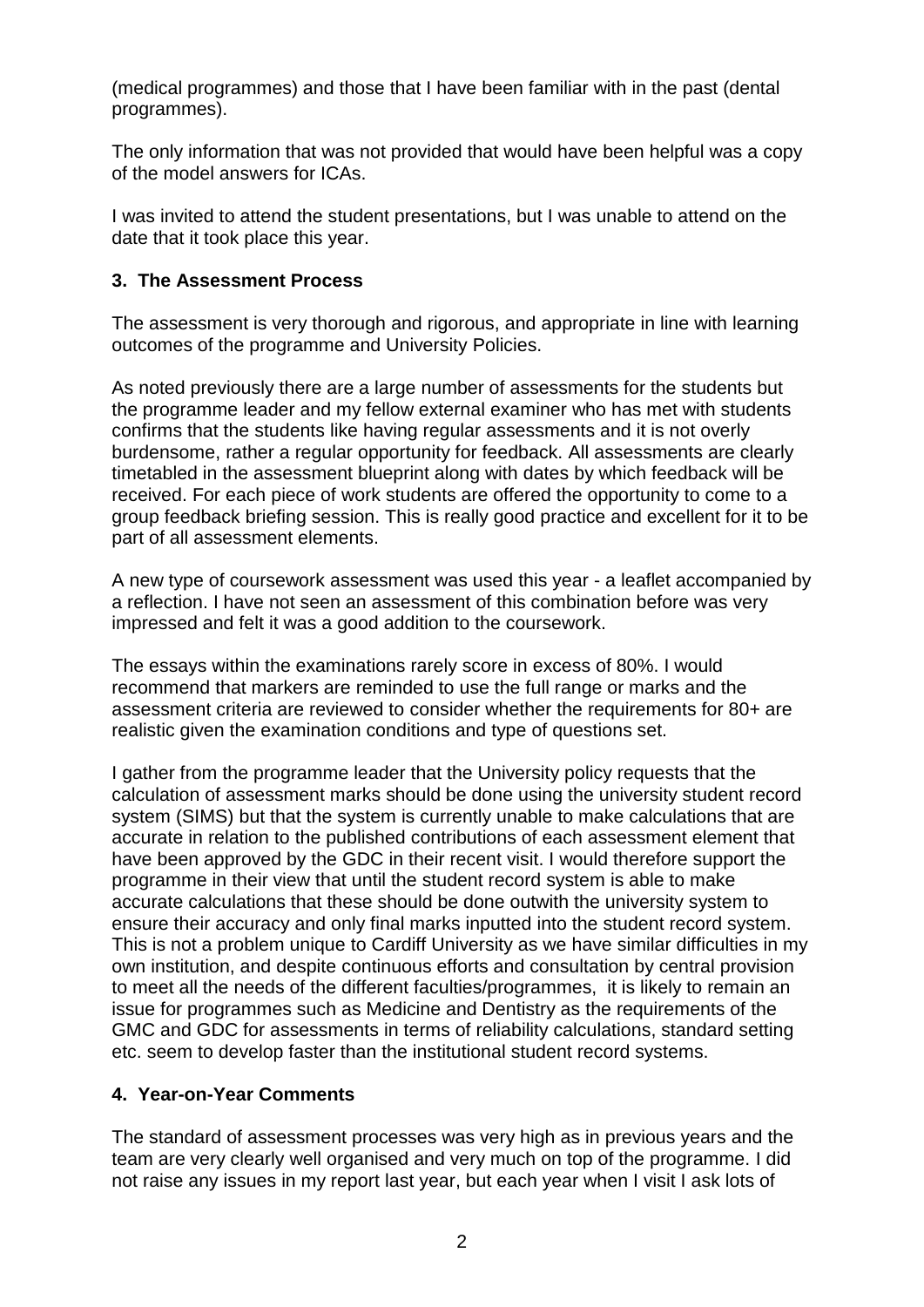questions and the BDS team continue to be very open and honest about their course, willing to discuss all aspects and clearly chosen their assessment and teaching methods carefully with well thought out rationales behind all decisions. It is particularly useful that statistics are provided for all assessment elements for multiple previous years so that there is oversight of any patterns etc. The overall standards were slightly higher this year than in previous years but appeared to reflect the cohort this year as it matched the perception of the cohort by the programme leader.

## **5. Preparation / Induction Activity (for new External Examiners only)**

NA

## **6. Noteworthy Practice and Enhancement**

The provision of a generic feedback briefing session for all assessment elements (mentioned in 3 above) is excellent.

The provision of statistics for each element for multiple previous years (mentioned in 4 above) is excellent and really helpful for the examiner.

The assessment of professional conduct and knowledge of appropriate professional behaviours from year 1 (mentioned in 1 above) is also very current and good practice.

Within the physiology marking I noted that the makers had clearly made significant effort to make it very clear how they had come about the mark they awarded by use of the marking criteria (highlighting sentences within each of the mark ranges to show which were relevant) and providing comments within the script to provide examples of misunderstandings, inaccurate or missing information. This is really helpful to me as the external examiner but will also provide excellent resource for feedback to the students.

MMIs (Multiple Mini Interviews) are being used for admissions which is very good practice (considered the most reliable and appropriate method for admissions to medical/dental school currently) - (mentioned in 1 above).

# **7. Appointment Overview (for retiring External Examiners only)**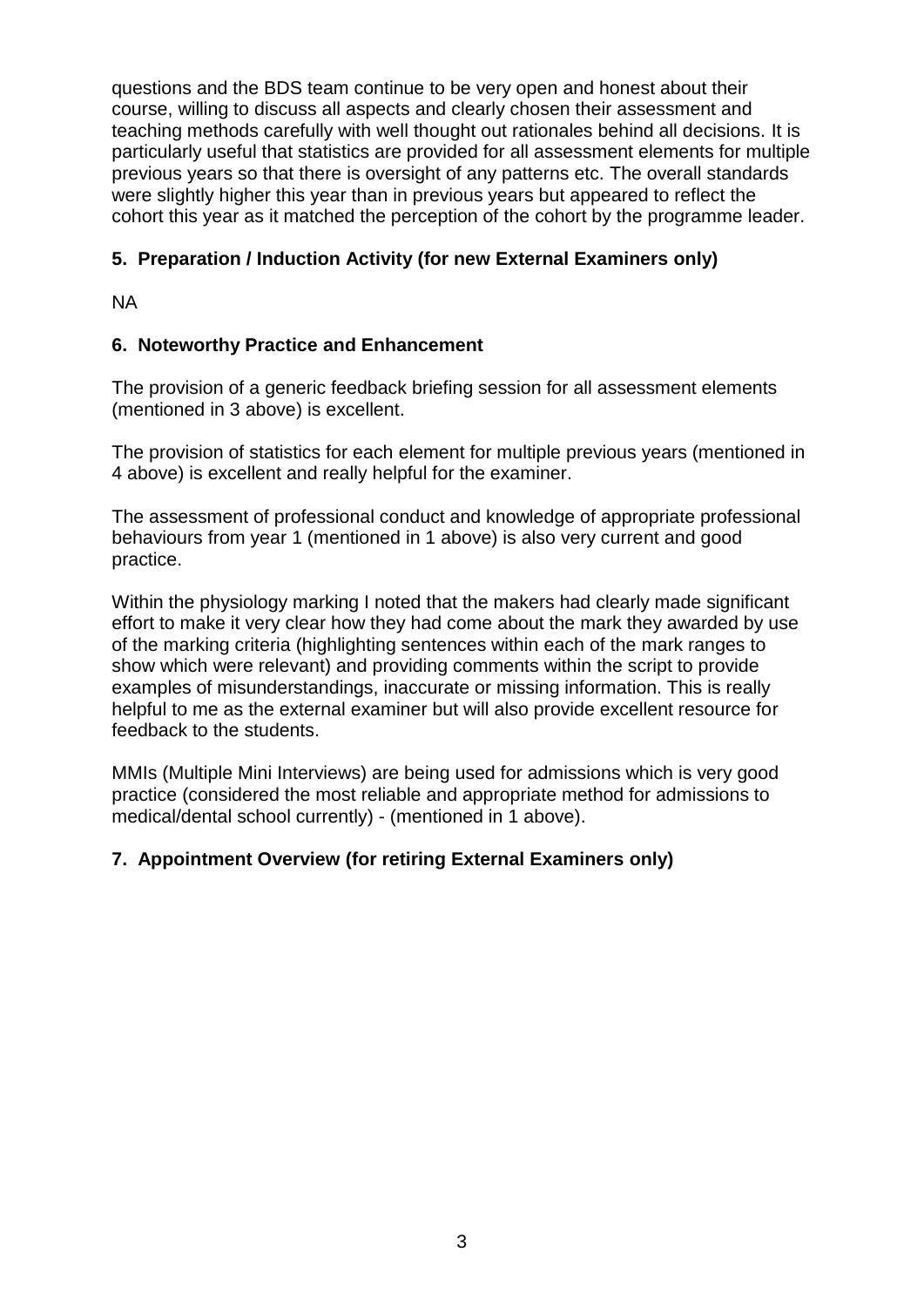# **8. Annual Report Checklist**

Please include appropriate comments within Sections 1-7 above for any answer of 'No'.

|                                             |                                                                                                                                                             | <b>Yes</b><br>(Y) | <b>No</b><br>(N) | N/A<br>(N/A) |  |
|---------------------------------------------|-------------------------------------------------------------------------------------------------------------------------------------------------------------|-------------------|------------------|--------------|--|
| <b>Programme/Course Information</b>         |                                                                                                                                                             |                   |                  |              |  |
| 8.1                                         | Did you receive sufficient information about the Programme and<br>its contents, learning outcomes and assessments?                                          | Y                 |                  |              |  |
| 8.2                                         | Were you asked to comment on any changes to the assessment<br>of the Programme?                                                                             |                   |                  | <b>NA</b>    |  |
| <b>Draft Examination Question Papers</b>    |                                                                                                                                                             |                   |                  |              |  |
| 8.3                                         | Were you asked to approve all examination papers contributing<br>to the final award?                                                                        | Y                 |                  |              |  |
| 8.4                                         | Were the nature, spread and level of the questions appropriate?                                                                                             | Y                 |                  |              |  |
| 8.5                                         | Were suitable arrangements made to consider your comments?                                                                                                  | Y                 |                  |              |  |
|                                             | <b>Marking Examination Scripts</b>                                                                                                                          |                   |                  |              |  |
| 8.6                                         | Did you receive a sufficient number of scripts to be able to assess<br>whether the internal marking and classifications were appropriate<br>and consistent? | Y                 |                  |              |  |
| 8.7                                         | Was the general standard and consistency of marking<br>appropriate?                                                                                         | Y                 |                  |              |  |
| 8.8                                         | Were the scripts marked in such a way as to enable you to see<br>the reasons for the award of given marks?                                                  | Y                 |                  |              |  |
| 8.9                                         | Were you satisfied with the standard and consistency of marking<br>applied by the internal examiners?                                                       | Y                 |                  |              |  |
| 8.10                                        | In your judgement, did you have the opportunity to examine a<br>sufficient cross-section of candidates' work contributing to the<br>final assessment?       | Y                 |                  |              |  |
| <b>Coursework and Practical Assessments</b> |                                                                                                                                                             |                   |                  |              |  |
| 8.11                                        | Was the choice of subjects for coursework and / or practical<br>assessments appropriate?                                                                    | Y                 |                  |              |  |
| 8.12                                        | Were you afforded access to an appropriate sample of<br>coursework and / or practical assessments?                                                          | Y                 |                  |              |  |
| 8.13                                        | Was the method and general standard of assessment<br>appropriate?                                                                                           | Υ                 |                  |              |  |
| 8.14                                        | Is sufficient feedback provided to students on their assessed<br>work?                                                                                      | Y                 |                  |              |  |
|                                             | <b>Clinical Examinations (if applicable)</b>                                                                                                                |                   |                  |              |  |
| 8.15                                        | Were satisfactory arrangements made for the conduct of clinical<br>assessments?                                                                             |                   |                  | <b>NA</b>    |  |
|                                             | <b>Sampling of Work</b>                                                                                                                                     |                   |                  |              |  |
| 8.16                                        | Were you afforded sufficient time to consider samples of<br>assessed work?                                                                                  | Y                 |                  |              |  |
| <b>Examining Board Meeting</b>              |                                                                                                                                                             |                   |                  |              |  |